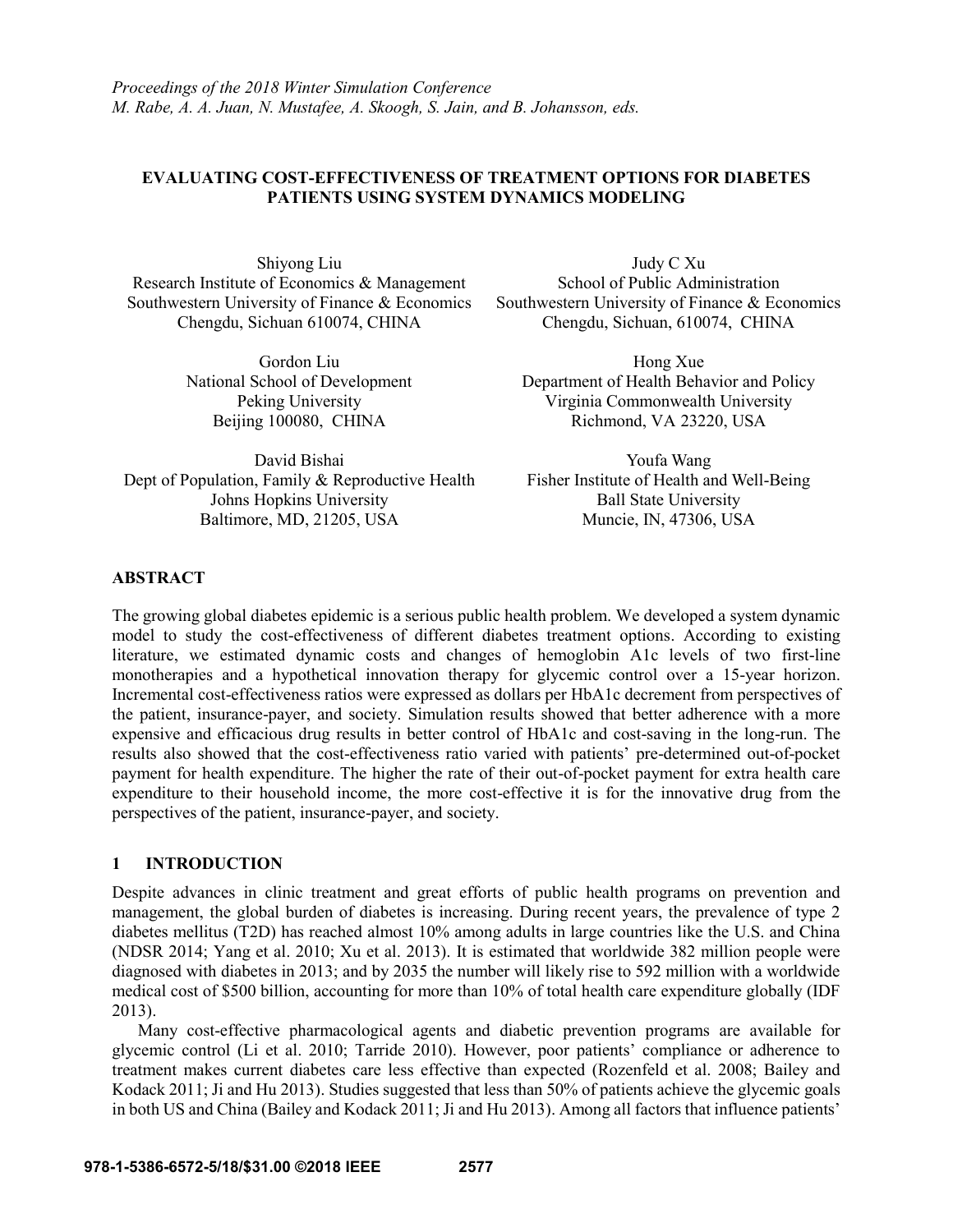adherence to medications, cost has been recognized as one of the key determinants (Kurland et al. 2009; Tunceli 2015). Poor adherence to medication also results in significant impact on health care costs, such as increasing hospitalizations and complications (WHO 2003; Encinosa et al. 2010; Golay 2011).

 Simple models of treatment adherence cannot integrate all the information necessary to depict complex dynamic interactions governing adherence choices over time (Sterman 2000; Primozic et al. 2012). The information may include individual's preferences, and the evolving awareness of how adherence choices alter their financial situation, health, and co-morbidities. Thus, systems sciences perspectives and simulation modeling such as system dynamics model (SD), network analysis, and agent-based modeling have been used widely in the past decades (Homer and Hirsch 2006; Luke and Stamatakis 2012; Wang et al. 2015). SD is an approach to understand the nonlinear behavior of complex systems over time using stocks and flows and internal feedback loops and time delays. It has attracted increasing attention in public health field to evaluate the effectiveness of the health care system as a whole or specific intervention programs (Jones et al. 2006; Mahamoud et al. 2013).Regarding diabetes, most of the studies are conceptual frameworks while others simulate social and economic burdens based on population level data (Jones et al. 2006; Homer et al. 2004). Although a couple of models have incorporated individual's behavior with clinical consequences, very few economic evaluations integrate economic constraints and individuals' decisions with medical cost and clinical outcomes of hemoglobin A1c(HbA1c) simultaneously (Carson 1998; Eddy and UKPDS 1998).

 To fill in this literature gap, we conducted cost-effectiveness analysis of diabetes interventions from a systems perspective. We developed a generic SD to evaluate the dynamic costs and health outcomes of diabetes interventions with considerations of multiple causalities, feedbacks loops, and delays of the system. This study will be helpful to understand cost-related non-adherence to medications, provide constructive input in policy design, intervention implementation, and guide multi-level decision making on the optimal allocation of resources.

# **2 METHODS**

After integrating literature and insights from experts into a SD of costs and effectiveness of diabetes care, we established a set of plausible difference equations to simulate the dynamic changes of levels of HbA1c, as well as medical and non-medical costs for diabetes patients over a time horizon of 15 years.

# **2.1 System Boundary**

For simplicity, we defined the system boundaries of the diabetes care model as resources, medication decision making, and HbA1c dynamics which proxies the progressive stages of diabetes (Figure 1). As shown in the framework, high levels of HbA1clead to progressive complications and decreased economic productivity, which results in constrained resources and medical choices. In addition to the available resources covering short- and long-term care cost, medical choices also depend on cost of interventions, and health insurance coverage as well as stage of diabetes and related risk of complications. In contrary, risk of complications can be reduced or controlled by interventions if the cost bellows the available resources. The dynamics of medical and non-medical cost also influence dynamics of resources reversely due to non-medical cost such as productivity losses.

# **2.2 Model Structure**

Based on the above framework and health investment models, we developed feedback loops in causal loop diagram (Figure 2a). In the Figure, B1 is a balancing loop representing the counteracting effect of T2D interventions opposes the action of taking more medications. The negative feedback loop occurs because with higher adherence and higher efficacy of medications, will lower the level of HbA1c (Holman et al. 2008; Hoffmann and Spengler, 1997). Given the cost constraint of medication, balancing feedback loop B2opposes the action of taking more medications. In loop **B2**, taking more medicine means the increase of cost for medication, adding to the total health expenses, potentially resulting in higher insoluble health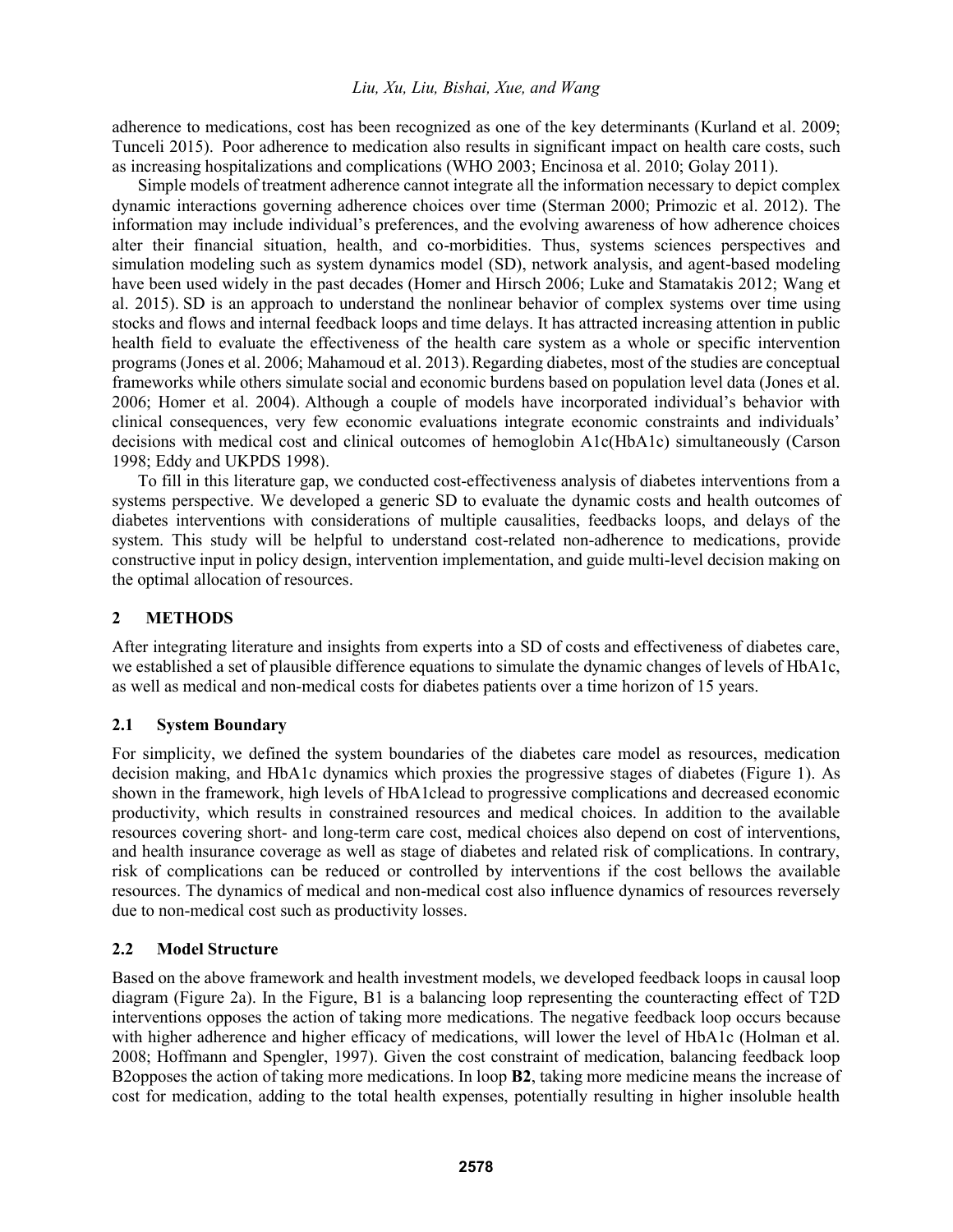expenses. Ultimately with increased perceived financial burden, patients tend to reduce the intake of medicine.

 Reinforcing feedback loop **R1** captures patients' decision of switching to use cheap medicine due to the cost constraints on medication. Because of the high perceived financial burden of using an effective medicine, patients switch to the less effective one with consequent increase in health cost although with a pace that is slower than that associated with the effective medicine. This cost gradually accumulates and increases patients' financial burden. Nevertheless, in order to maintain health, patients still have to adopt medications and choose inexpensive options.



Figure 1: Macro-level system structure for type 2 diabetes (T2D) care.

 Even though patients with limited resources tend to use less effective options to treat their T2D, this course of action is suboptimal possibly leading to higher risk of diabetes complication (Hoffmann and Spengler, 1997). This aforementioned case is captured in balancing feedback **B3**. Compared to effective medicine, taking less effective medicines reduces the efficacy of medication. The lower the efficacy of medication, the worse T2D control is as indicated by HbA1c.

 Taking an inexpensive medicine increases the chance of complications of diabetes which eventually lowers income due to the high cost of interventions, and lower productivity. Using more of the cheaper medicine will sacrifice the efficacy of intervention and increase the odds of complication. As the complication occurs, financial resources become constrained forming a vicious cycle. This is represented in reinforcing feedback loop **R2**.

 On the contrary, the decision of taking expensive medicine forms a virtuous cycle represented by reinforcing feedback loop **R3**. In the case of perceived financial burden, patient can afford to use more expensive medicine. With its high efficacy, better medicine can change the net increase rate of HbA1c to negative consequently reduce the level of HbA1c. As HbA1clevel is far away from the threshold for complication to occur, patient would spend less on the medical treatment and they have low perceived financial burden accordingly.

 From the feedback loops, we further developed a stock and flow diagram to illustrate how patients' financial resource constraints and health insurance policies influence their decision-making for medications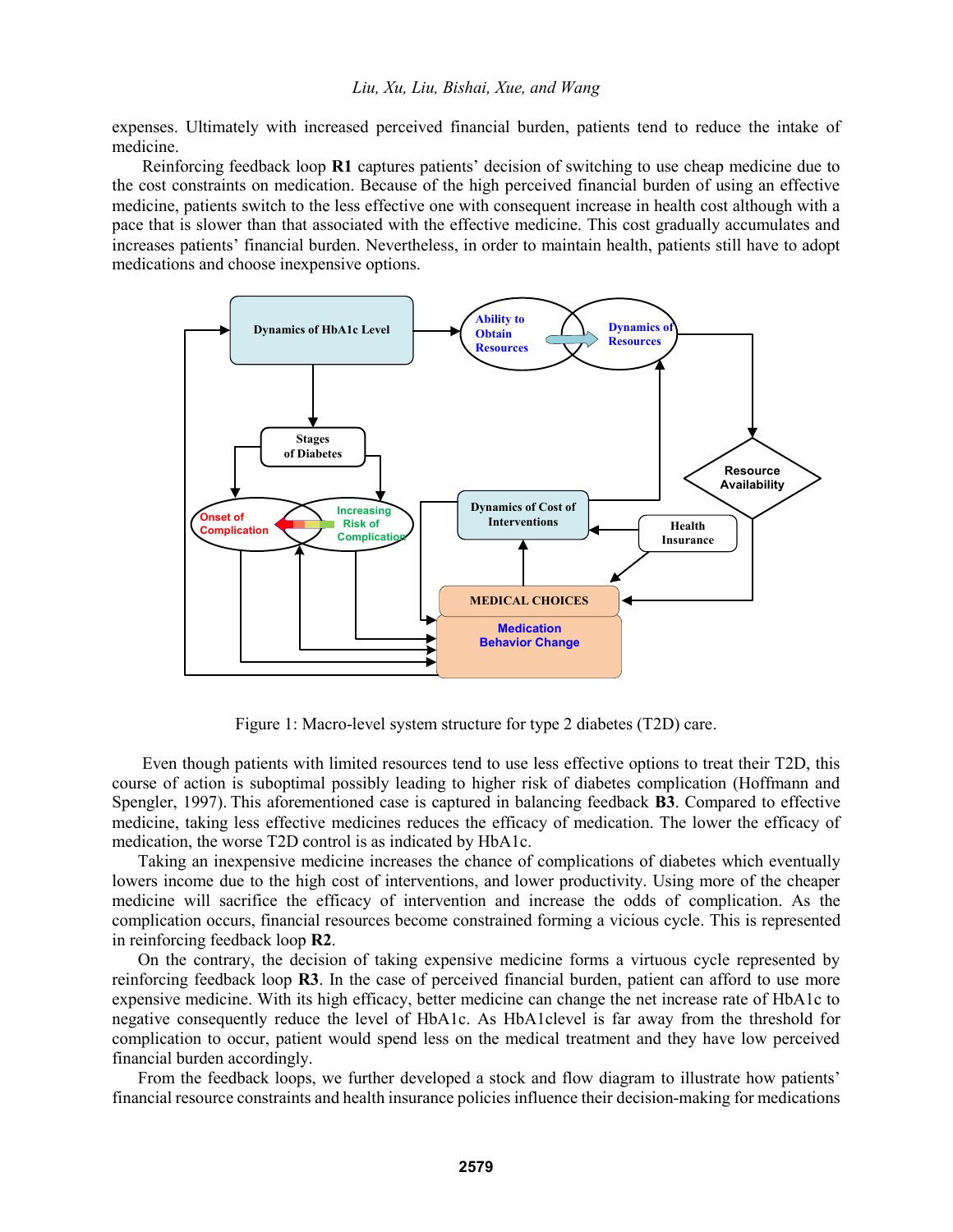#### *Liu, Xu, Liu, Bishai, Xue, and Wang*

and the consequences of these decisions (**Figure 2b**). In the figure, stocks are shown as boxes representing accumulations and flows are depicted by faucet representing how fast a stock changes. Stocks are governed by a balance between inflows and outflows. For example, the level of HbA1c is determined by the accumulation on the difference between rate of glycolization of hemoglobin in the blood and the rate of clearance of HbA1c.The efficacy and adherence to the chosen medicine can reduce the glycolization rate by limiting the total amount of time the body is exposed to high glucose levels. The medication choice is based on the trade-off between the stage of diabetes and the stock of payment, which is the proportion of the amount spent on diabetes care exceeding average health payment to the total household income. The total cost is the sum of the total insurance expenditure and the total personal expenditure. Total insurance expenditure is the integral of expense paid by insurance provider for the complication treatment and the proportion of T2D medication expenses over time. The total personal expenditure is equal to the integral of the sum for income loss due to T2D and out-of-pocket health expenditure over time. The expected expenditure above average out-of-pocket is the integral for the difference between the health expense increase rate and payoff rate. Health expense increase rate is determined by the expenditure not covered by insurance for the complication treatment and T2D medication.



Figure 2a: Feedback loops capturing dynamics in T2Dintervention cost and impact on health outcomes.

#### **2.3 Simulation Scenarios and Data Source Sensitivity Tests**

To demonstrate, we assumed that two therapies were available on the market: One is M1 (Metformin), which helps patients to keep HbA1c <7.0. If patients' HbA1c>=7.0, then M2 (Acarbose) will be used. Patients do not need to take any medicine if HbA1c <6.5(Table 1). The intervention scenario is in addition to M1 and M2, there is a new hypothetical innovative therapy M3. We assume that M3is more expensive and has better efficacy than M2.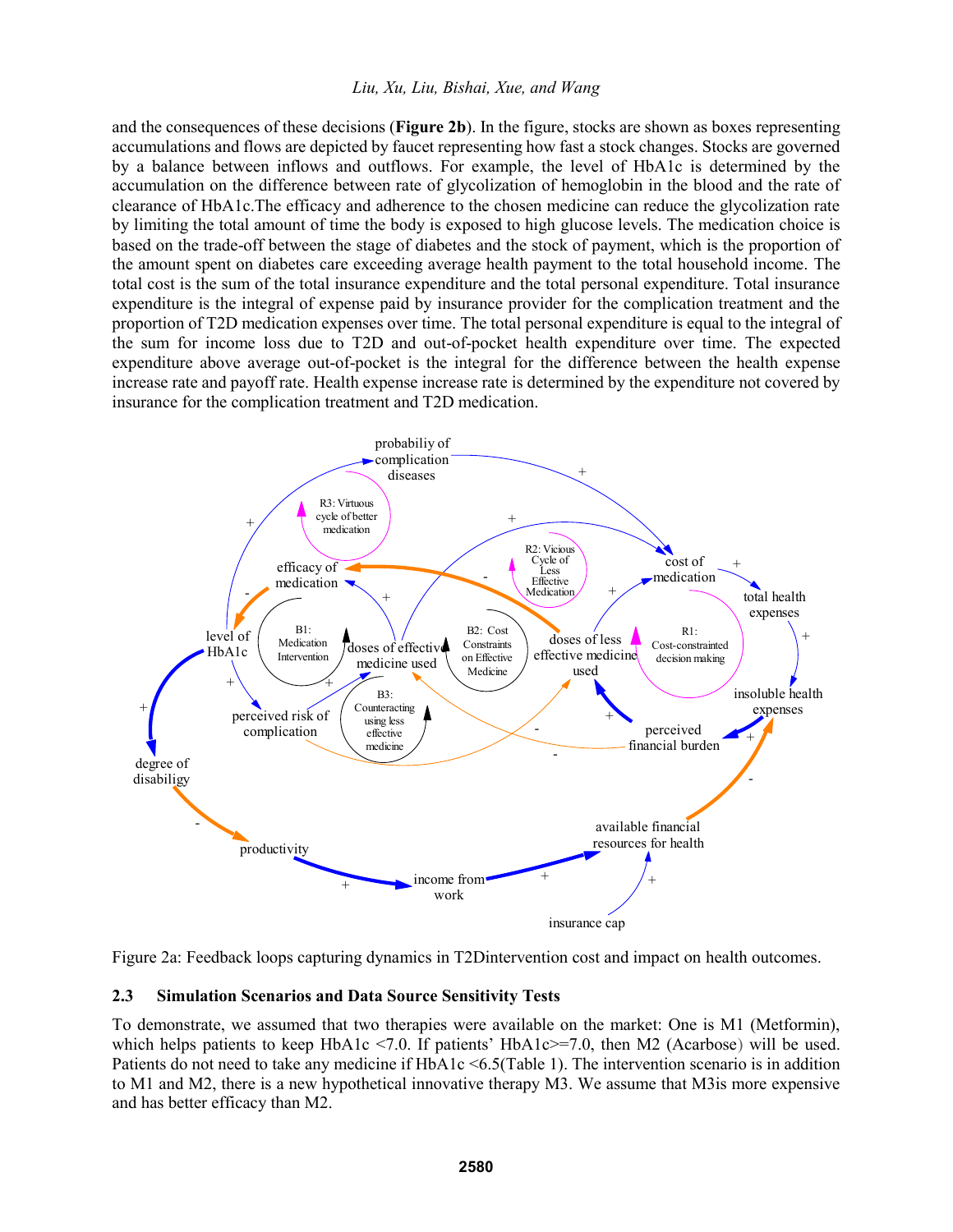#### *Liu, Xu, Liu, Bishai, Xue, and Wang*

Costs and outcomes are simulated based on two different decision-making scenarios. For scenario 1 simulation, for status quo, when the HbA1c is high  $>7.0$ , and at the same time, the expected expenditure above average out-of-pocket is smaller than 7% of the patient's income, he/she would like to use M2. Otherwise, he/she will still use M1 because it is completed covered by insurance. For intervention status, if expected expenditure above average out-of-pocket is smaller than 7% of the patient's income, she/he would choose M3. Otherwise, he/she will use M1 as in status quo. Scenario 2 is similar to scenario 1 except that the cutting point for expected expenditure above average out-of-pocket is 10% instead of 7%.



Figure 2b: Stock flow diagram of system dynamic model for T2Dintervention cost and impact on health outcomes.

The model's parameters were specified mainly from public available secondary data sources as well as estimates from international literature and opinions from diabetes clinicians and experts. The first-line diabetes therapies were based on 2013 Chinese Handbook for Diabetes Management. Their clinical efficacies, rates of complication risks, and diseases progression are mainly from previous literature (UKPD,

| <b>Scenarios</b> | <b>Expenses</b>                       | HbA1c    | $6.5 \leq HbA1$ | $HbA1c>=7.0$        |
|------------------|---------------------------------------|----------|-----------------|---------------------|
|                  |                                       | < 6.5    | c < 7.0         |                     |
| Scenario 1       | Patients expected expenditure above   | No.      | Metformin       | Acarbose(M2)        |
|                  | average out-of-pocket is smaller than | Medicine | (M1)            | Or Hypothetical New |
|                  | 7% of the patient's income            |          |                 | Drug(M3)            |
| Scenario 2       | Patients expected expenditure above   | No       | Metformin       | Acarbose(M2)        |
|                  | average out-of-pocket is smaller than | Medicine | (M1)            | Or Hypothetical New |
|                  | 10% of the patient's income           |          |                 | Drug(M3)            |

|  | Table 1: Two scenarios. |
|--|-------------------------|
|  |                         |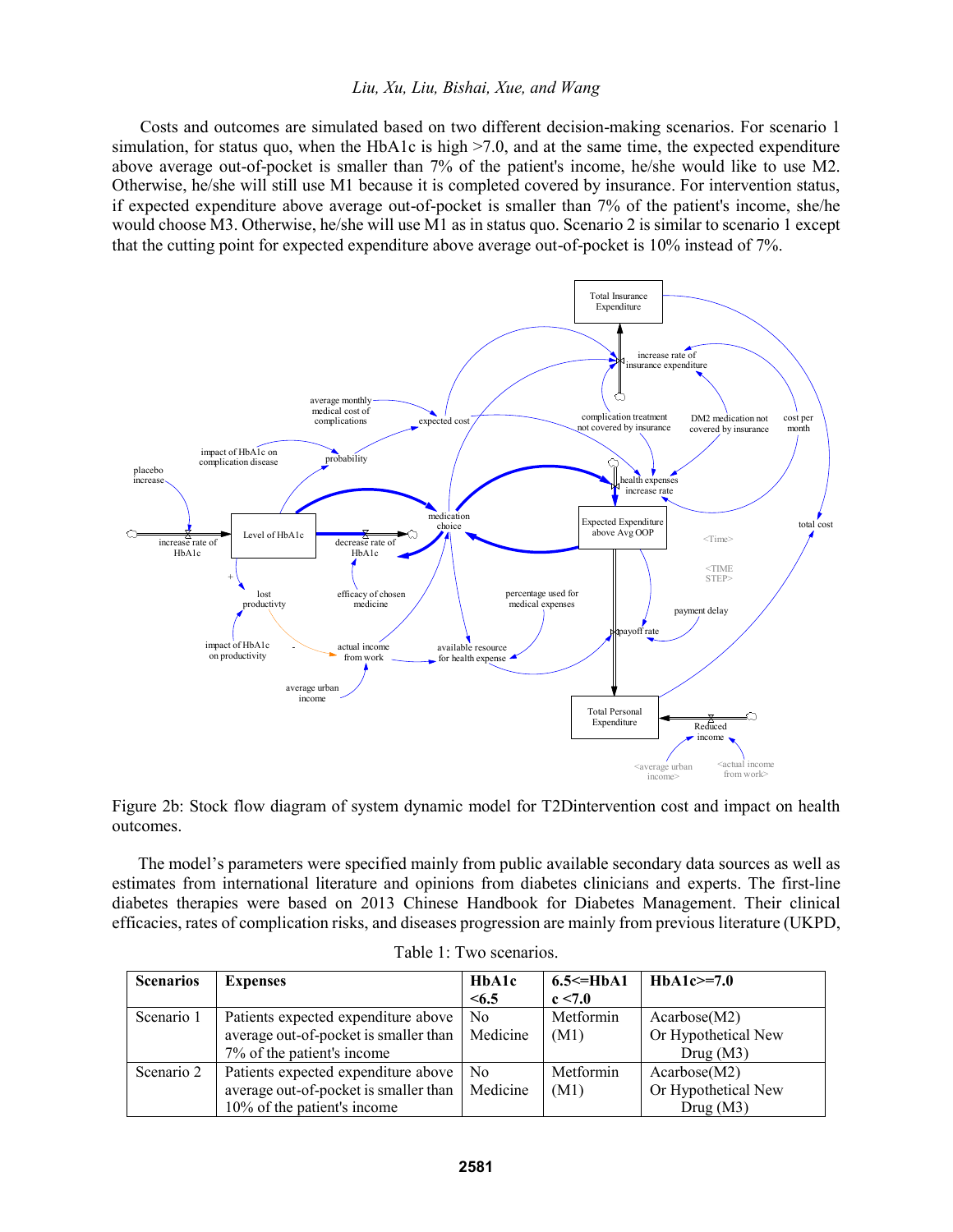1998; Holman et al. 2008; Hoffmann and Spengler, 1997; Hirst et al. 2012; Eddy, Schlessinger, and Kahn, 2005).

We assumed the annual increase in HbA1c level with conventional treatment was about 0.14% per year over 10 y and 0.11% over 15 y and pharmacotherapy affects only HbA1c in the model and the multiplier on HbA1c is M1: 0.98, M2: 0.965 and M3: 0.9 (UKPDS, 1998; Yang et al. 2014). Medical expenditures and insurance coverage were based on the market available data in China. Specifically, based on the market prices and common dosage used, we assumed monthly expenditures for M1, M2, and M3 were \$110.8, \$150.5, and \$205.3. M1 is 100% covered, but M2, M3 and other insurance coverage for complications (catastrophic disease from diabetes) were 80%. According to Chinese statistic year book, we also assumed that salary increase rate and inflation rate was5% as supported by recent averages of inflation in China. Dynamic cost-effectiveness analysis for the above two scenarios were as conducted as the following:

*ICER*<sub> $t$ </sub><sup> $=$ </sup>(Cost of intervention  $t$ <sup> $\sim$ </sup> *Cost of status quo i*)/(*HbA1c of status quo*<sub>*t*</sub> *-HbA1c of intervention i*) Where,

- 1) *t* is from month 1 to month180;
- 2) *intervention scenario* is when M1, M 2 and M 3 are available, patients choose nothing, M1, M2 or M3 based on their clinical needs and predetermined budget on out-of-pocket payment for medical care at each time period;
- 3) *status quo scenario* is when only M1 and M 2 are available, patients choose nothing, M1 or M2 based on their clinical needs and predetermined budget on out-of-pocket payment for medical care;
- 4) *Cost of intervention <sup>t</sup>*is the accumulated cost from time 0 to t of intervention scenario
- 5) *Cost of status quo<sup>t</sup>* is the accumulated cost from time 0 to t, of status quo scenario
- 6) *HbA1c of intervention*  $\iota$  is the HbA1c at time t in intervention scenario
- 7) *HbA1c of status quo<sup>t</sup>* is the HbA1c at time t in status quo scenario

## **2.4 Sensitivity Tests**

In order to understand the whole system better, we evaluated the robustness of our results by doing univariate and multivariate sensitivity analysis. We chose payment delay and proportion of insurance coverage because initial explorations of the model showed there was some sensitivity to these two parameters. The payment delay affects how fast the unpaid expenditure is paid off and the original value was 1 month. In the simulation, we set a range of  $\{0.1,3\}$ . The variable, "complication treatment not covered by insurance", represents the proportion of medical charges that are not covered by the "insurance for catastrophic disease" with the baseline value set at 0.2. In the sensitivity analysis, we allowed it to range from {0.15, 0.25}. We also applied Monte Carlo methods assuming these two designated parameters are each distributed normally with standard deviation of 25% of their base case values.

# **3 RESULTS**

## **3.1 Results of Dynamic Accumulated Costs and Outputs**

Figures 4a-4d present projected dynamic accumulated costs and outputs for 15 years for status quo and intervention of scenario 1. As expected, the HbA1c level is lower over time for intervention group than status quo for both scenario 1 and scenario 2, and intervention treatment in scenario 2 have a better glycemic control (HbA1c <7.0) over time (Figure 3a). The total cost trends for two treatments in scenario 1 are similar (Figure 3b). For scenario 2, although the costs for intervention group scenarios are higher than those of the status quo in the first 8 years, its cumulated cost over 15 years is only \$ 63,000 compared to \$78,000 for status quo.

 To illustrate different costs for patients and insurance decision makers, we divided the total cost into insurance coverage cost and personal out-of-pocket cost. We can see that the insurance cost trends for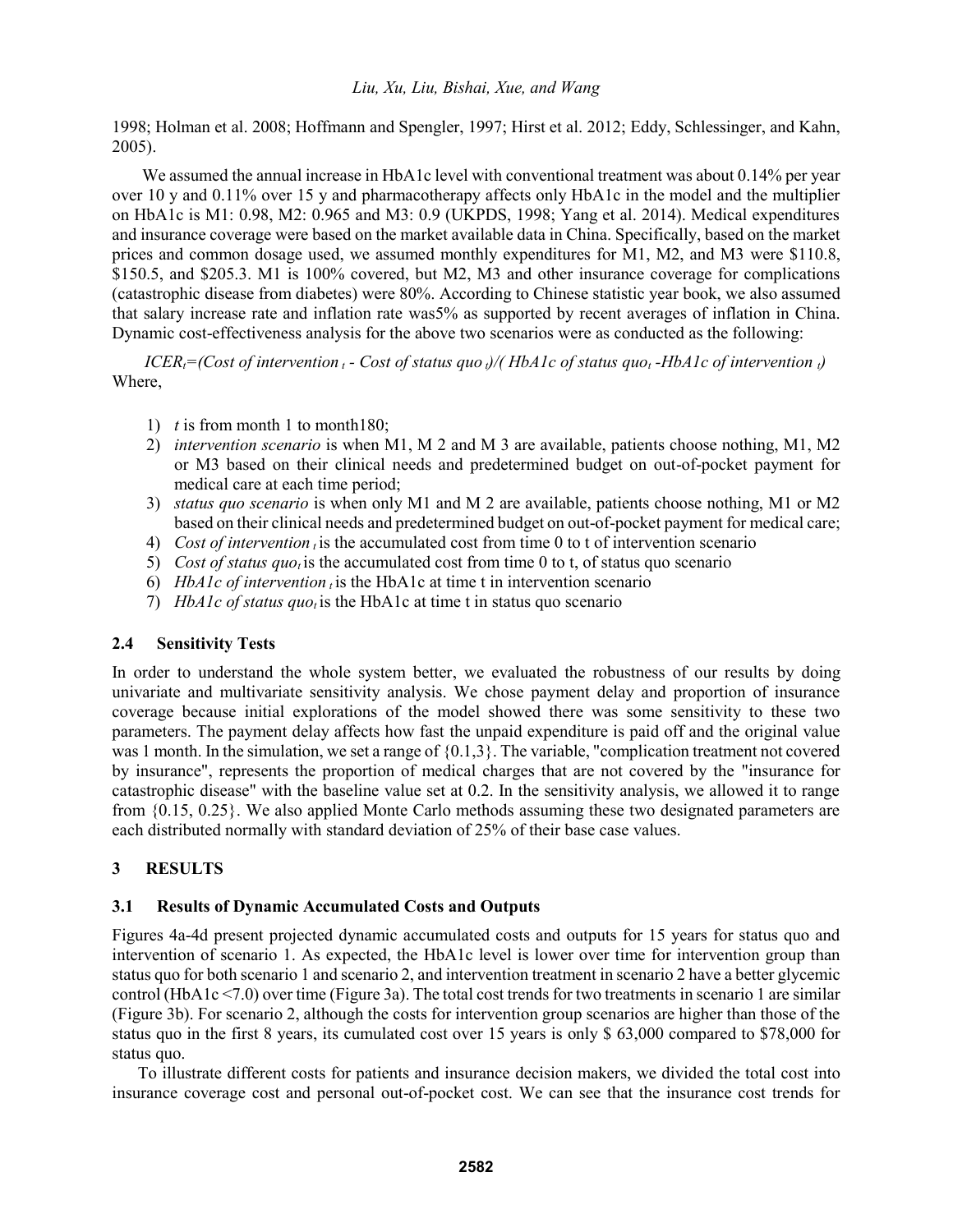interventions in scenario 1 and scenarios 2 are slightly higher than status quo, especially in the short-run (Figure 3c). However, patient's out-of-pocket costs is much lower for intervention groups than groups of status quo in both scenarios (Figure 3d). For example, for scenario 2, the cumulated cost of out-of-pocket over 15 years is \$11,000 less for intervention than for status quo.



Figure 3: Projected costs and level of HbA1c for status quo and intervention for scenarios 1 & 2 (3a-3d).

#### **3.2 Results of Projected Incremental Cost-effective Ratios (ICERs)**

Figure 4a-c presents the projected incremental cost-effective ratios (ICERs) based on total cost, personal cost, and insurance cost regarding the change of HbA1c under intervention scenarios 1 and 2. These ICERs represent the cost for lowering one unit of HbA1c from the societal, insurance, and personal perspectives. The lower the ratio, the more cost-effective it is for intervention when M3 is available on the market. Negative ICER means that it costs less when M3 is available, but HbA1c is under better control. In general, the ICERs are decreasing over time and the decreasing rate is higher for scenario 2.

 Figure 4a shows that the ICERs from societal perspective (i.e., total cost) starts at 782 dollar per HbA1c decrement for both scenarios. As the interventions go on over time, ICERs gets negative after 8 years (96 months) under scenario 2 and 12 years (144 months) under scenario 1. From insurance perspective, ICERs starts at 704 dollars per HbA1c decrement and decreases gradually and gets the value below zero after 12 years under scenario 2 (Figure 4b). Under scenario 1, ICERs decreases during year 2 to 4 to 344 dollar per HbA1c decrement and keeps stable until year 7, then increases to 595 dollar per HbA1c decrement from year 7 to15 under scenario 1. From the personal perspective, since most of the costs are covered by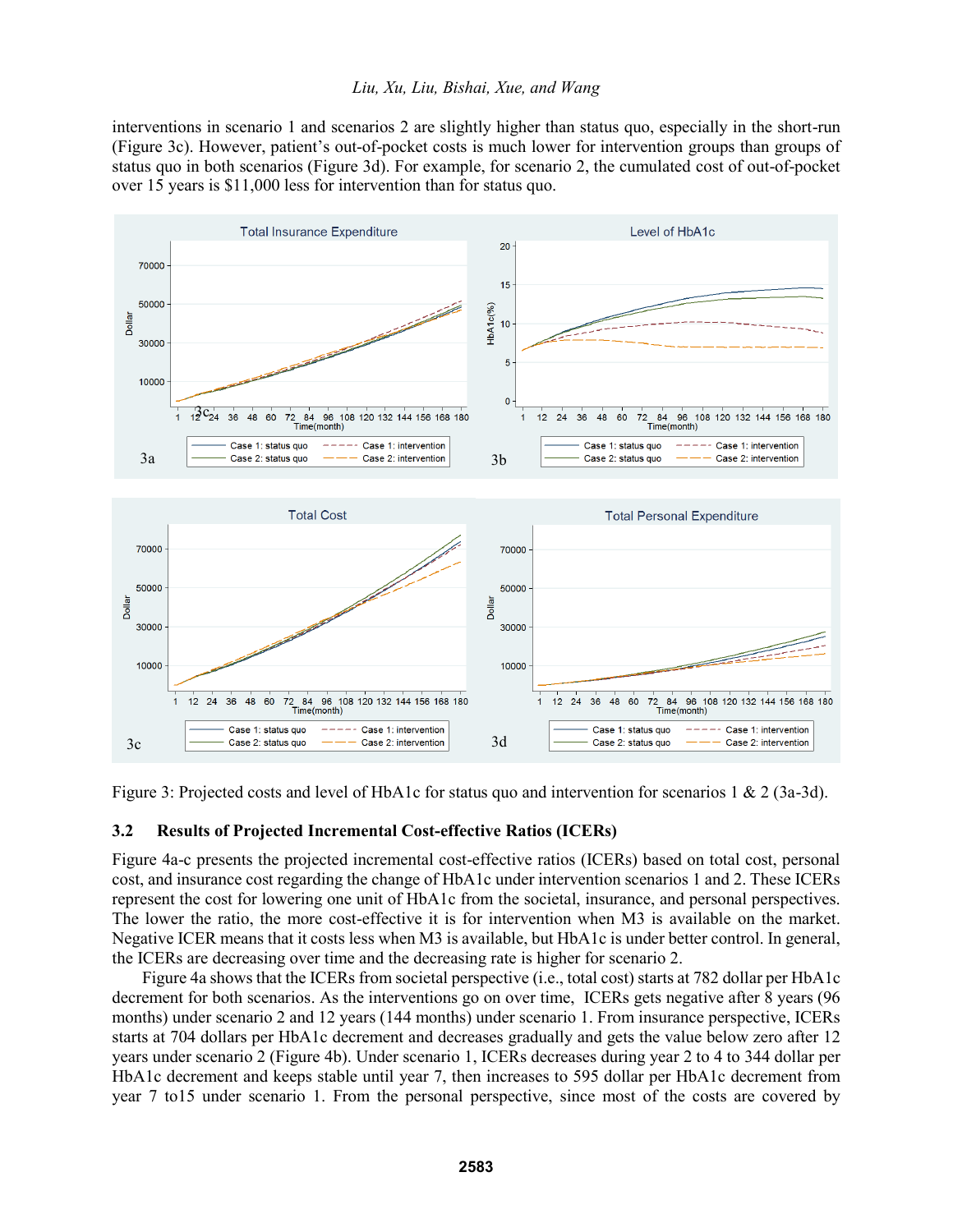insurance, ICER is only 500 dollar per HbA1c decrement for both scenarios 1 and 2 during year 1 and begins to be negative in year 3.5 (Figure 4c).



Figure 4: Projected ICERs based on total cost, personal cost, insurance cost and HbA1c for scenarios 1 and 2 (4a-4c).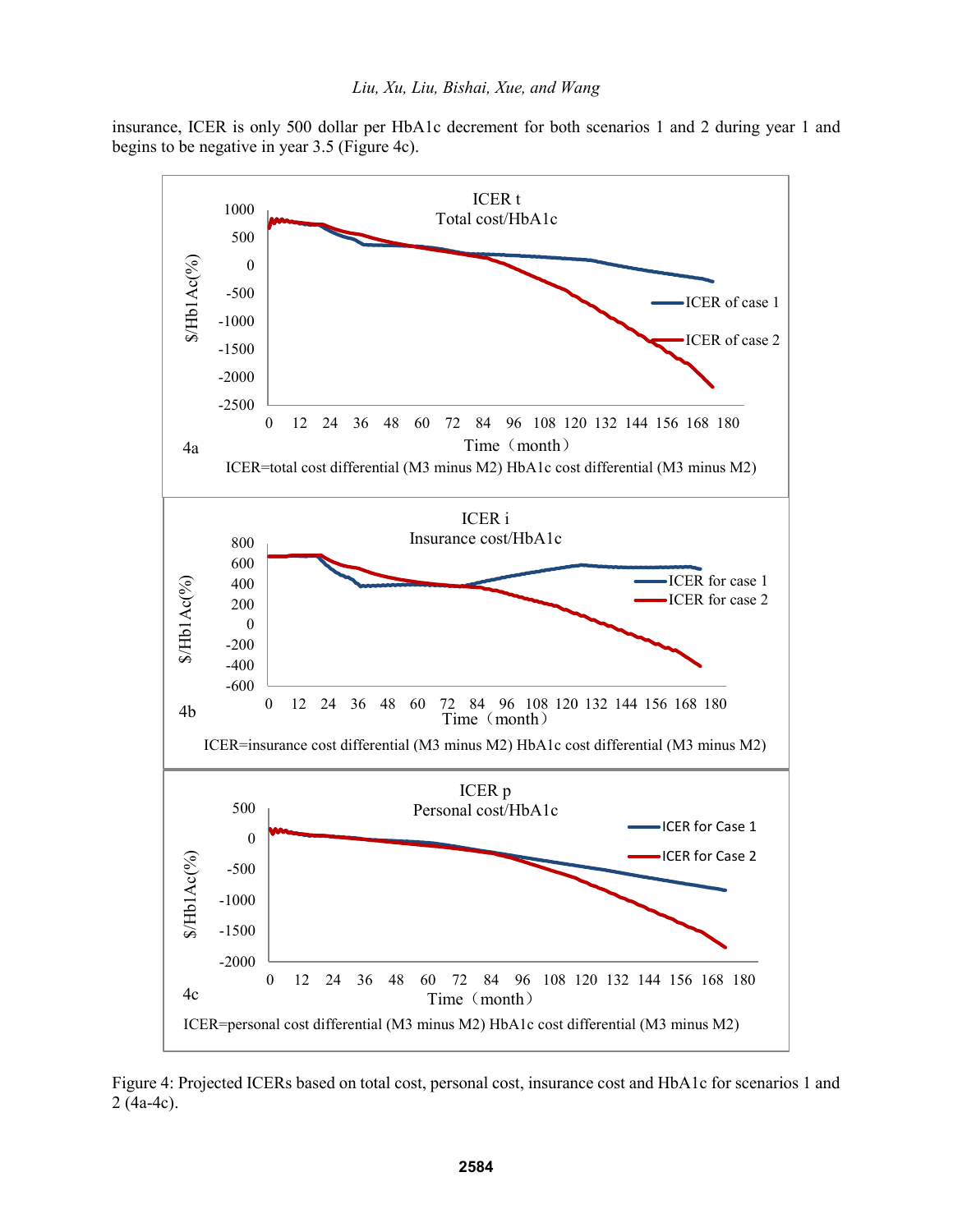### **4 DISCUSSIONS**

If diabetes patients want to and can afford to pay more out-of-pocket for medical treatment for their health condition, they are more likely to be adherent to recommended medications. Our results showed that although a more expensive and effective drug might cost more in the short-run, in the long-run it would cost less and have better glycemic control. It also suggested that the more patients were willing to pay outof-pocket for medical treatment, the more cost-effective an innovative therapy could be from both patients and societal perspectives. This may be due to the better adherence to the therapy and achieve its full costeffectiveness and reduce non-adherence to therapy costs including the cost of treatment for complications.

Conventional health economic theory assumes that patients invest in their health by purchasing medical care and obtain optimal amount of care while maximize their utility under budget constraint. However, recent behavior economics and system sciences all demonstrated that due to bounded rationality of human mind, it is almost impossible for an individual to handle so many dynamically interacting variables in a complex system, such as diabetes care. As we can see from our framework, patients or even clinicians cannot handle those complex non-linear interactions among economic resources and health status factors. Thus, their individual decision-makings are usually limited to experiences and judgment for short-run and may not be optimal from either personal or societal perspectives.

Health insurance exists in almost all countries in the world to reduce patients' financial risks of health problems. On the one hand, many theoretical and empirical studies have shown that health insurance also makes medical care market inefficient. It reduces patients' income and price elasticity of medical care which leads to moral hazard of overusing health care. Thus, out-of-pocket payment is designed by most of the insurance programs to reduce moral hazard. On the other hand, recent literature points out that out-ofpocket payment, patients may underuse medical care due to their bounded rationality (Williams et al. 2013). Thus, they argue to cancel out-of-pocket payment for certain treatment, such as chronic conditions like diabetes.

At present, approximately 10% of Chinese adults have diabetes, and the rate has been growing steadily in recent years with the increase in obesity rates.<sup>2</sup> Diabetes, especially pool treatment of the condition, is very costly to patients, their families and the society. Therefore, effective prevention and management of diabetes is becoming an important public health priority in China and many other countries (Wang et al. 2007).

By compressing time and space, our SD framework offers decision makers a clear picture on how certain assumptions or decision might affect their choices and the consequent costs and outcomes in the future. Our study indicates that an innovative more expensive and high efficacy drugs can be costeffectiveness, especially when patients are more likely to pay certain amount of out-of-pocket. Thus, public health policy should not only allocate resources to health insurance, but also to patients' education including their knowledge on diabetes complications and adherence to their therapies.

Currently, many countries have adopted economic evaluation methods for national policy making. Our study indicates that ICER depends on patients' decision making of out-of-pocket payment for medical treatment. The feedback structure of patient intervention choices may endogenously influence the cost and effectiveness of diabetes care dynamically. Thus, when conducting health economic evaluations for treatment of complex chronic condition like diabetes, it is important to consider cost-related non-adherence as well as multi-medication treatment in the real world.

This study has few limitations. Given the availability of data, this research only provided very preliminary results on the economic evaluation of T2D care. With more data available, the model needs to be calibrated and validated to make it more valuable for multi-stakeholders. This model emphasizes patients' decision making in diabetes care. In the future model, we will explore different scenarios including integrating patients' exercise and diet behavior changes, physician's behaviors, and different public health policy and insurance policies in the model. Our sensitivity analysis shows that the main results are robust to reasonable variation of key parameter levels. A key strength of the study is the application of systems modeling to study the complex dynamics and interactions regarding patients' adherences to medications, economic resources and health outcomes.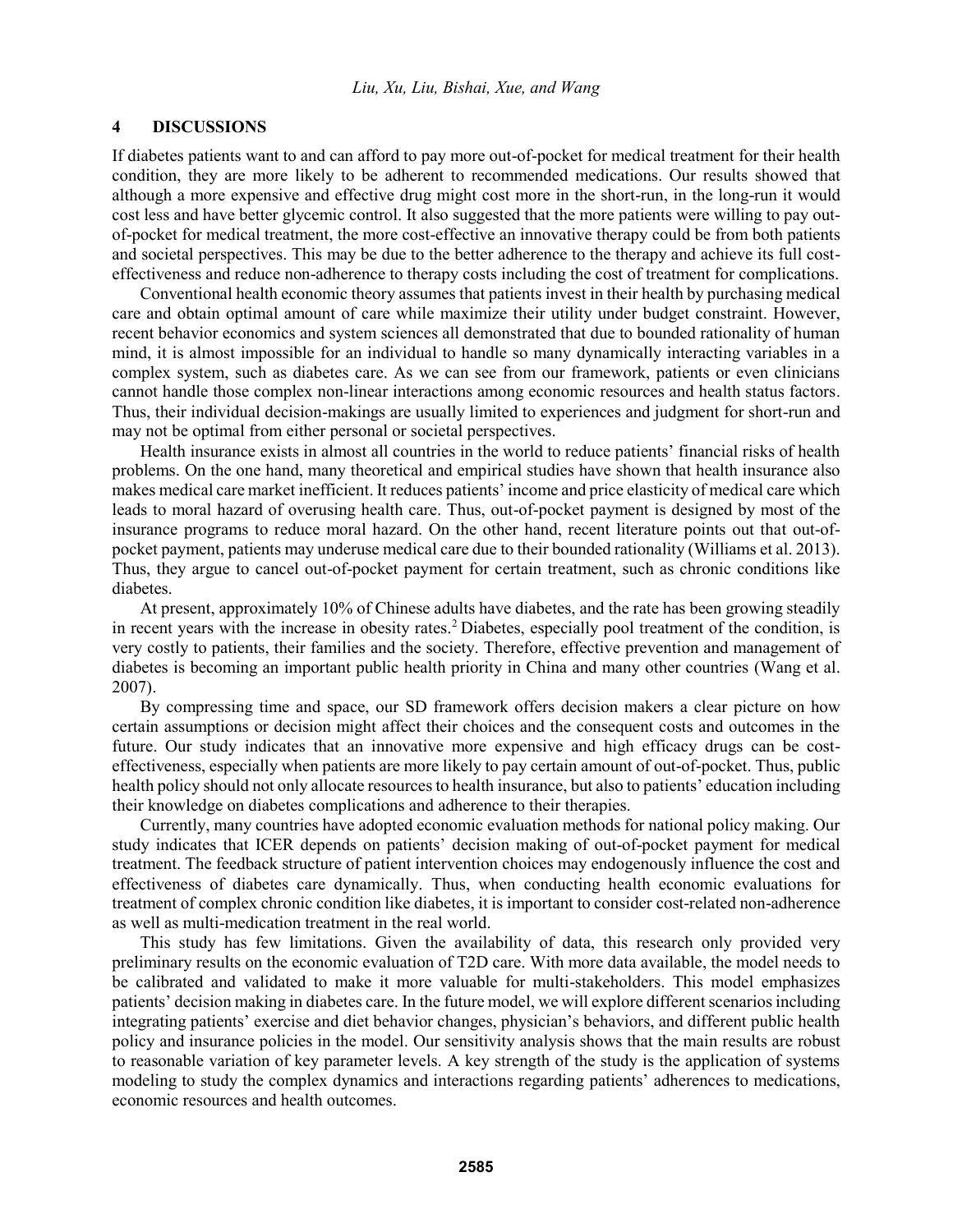### **5 CONCLUSIONS**

This study provided a platform for patients, health providers and policy makers to understand the complexities of patients' adherence with medications in diabetes care. It suggested that systemic dynamic simulations can be a new vehicle for health economic evaluation to provide insights for multilevel stakeholders to make decisions. The results also suggested that cost-related non-adherence with medication should be considered while conducting health economic evaluations for treatment of complex chronic condition like diabetes in the real world.

## **REFERENCES**

- Bailey, C. J., and M. Kodack. 2011. "Patient Adherence to Medication Requirements for Therapy of Type2 Diabetes". *International Journal of Clinical Practice* 65(3):314–322.
- Carson, E. R. 1998. "Decision Support Systems in Diabetes: A Systems Perspective". *Computer Methods and Programs in Biomedicine* 56(2):77–91.
- CDC. 2014. National Diabetes Statistics Report. https://www.cdc.gov/diabetes/pdfs/data/2014-reportestimates-of-diabetes-and-its-burden-in-the-united-states.pdf, accessed on September 12<sup>th</sup>, 2017.
- Eddy, D. M., and L. Schlessinger. 2003. "Archimedes: A Trial-Validated Model of Diabetes". *Diabetes Care* 26(11):3093–3101.
- Eddy, D. M., L. Schlessinger, and R. Kahn. 2005. "Clinical Outcomes and Cost-Effectiveness of Strategies for Managing People at High Risk of Diabetes". *Annals of Internal Medicine* 143(4):251-264.
- Encinosa, W. E., D. Bernard, and A. Dor. 2010. "Does Prescription Drug Adherence Reduce Hospitalizations and Costs? The Case of Diabetes". *Advances in Health Economics and Health Services Research* 22:151–173.
- Golay, A. 2011. "Pharmacoeconomic Aspects of Poor Adherence: Can Better Adherence Reduce Healthcare Costs?" *Journal of Medical Economics* 14(5):594-608.
- Hirst, E. A., J. A. Andrew, A. L. Raghrb, N. W. Roberts, and J. S. Richard. 2012. "Quantifying the Effect of Metformin Treatment and Dose on Glycemic Control". *Diabetes Care* 35(2):446–454.
- Holman, R.R., S. K. Paul, M. A. Bethel, D. R. Matthews, and H. A. Neil. 2008. "10-Year Follow-up of Intensive Glucose Control in Type 2 Diabetes". *The New England Journal of Medicine* 359(15): 1577-1589.
- Homer, J. B., G. Hirsch, M. Minniti, and M.Pierson. 2004. "Models for Collaboration: How System Dynamics Helped a Community Organize Cost-Effective Care for Chronic Illness". *System Dynamics Review* 20(3):199-222.
- International Diabetes Federation. 2013. IDF Diabetes Atlas (Sixth Edition). https://www.idf.org/elibrary/epidemiology-research/diabetes-atlas/19-atlas-6th-edition.html, accessed on July 10<sup>th</sup>, 2017.
- Ji, L. N., and S. L. Hu. 2013. "New Strategies and Management Methods for Challenges of Tremendous Economic Burden from Diabetes in China". *China Medicine and Pharmacy* 3(49):19-21.
- Jones, A. P., J. B. Homer, D. L. Murphy, D. K. Essien, B. Milstein, and D. A. Seville. 2006. "Understanding Diabetes Population Dynamics Through Simulation Modeling and Experimentation". *American Journal Public Health* 96(3):488–494.
- Kurland, J. E., E. A. Kerr, S. Krein, M. Heisler, and J. D. Piette. 2009. "Cost-Related Non-Adherence to Medications Among Patients with Diabetes and Chronic Pain: Factors Beyond Finances". *Diabetes Care* 32(12):2143–2148.
- Li, R., P. Zhang, L. E. Barker, F. M. Chowdhury, and X. Zhang. 2010. "Cost-Effectiveness of Interventions to Prevent and Control Diabetes Mellitus: A Systematic Review". *Diabetes Care* 33(8):1872–1894.
- García-Pérez, L. E., M. Alvarez, T. Dilla, V. Gil-Guillén, and D. Orozco-Beltrán. 2013. "Adherence to Therapies in Patients with Type 2 Diabetes". *Diabetes Therapy* 4(2):175–194.
- Luke, D. A., and K. A. Stamatakis. 2012. "Systems Science Methods in Public Health: Dynamics, Networks, and Agents. *Annual Review of Public Health* 4(33):357–376.
- Mahamoud, A., B. Roche, and J. B. Homer. 2013. "Modelling the Social Determinants of Health and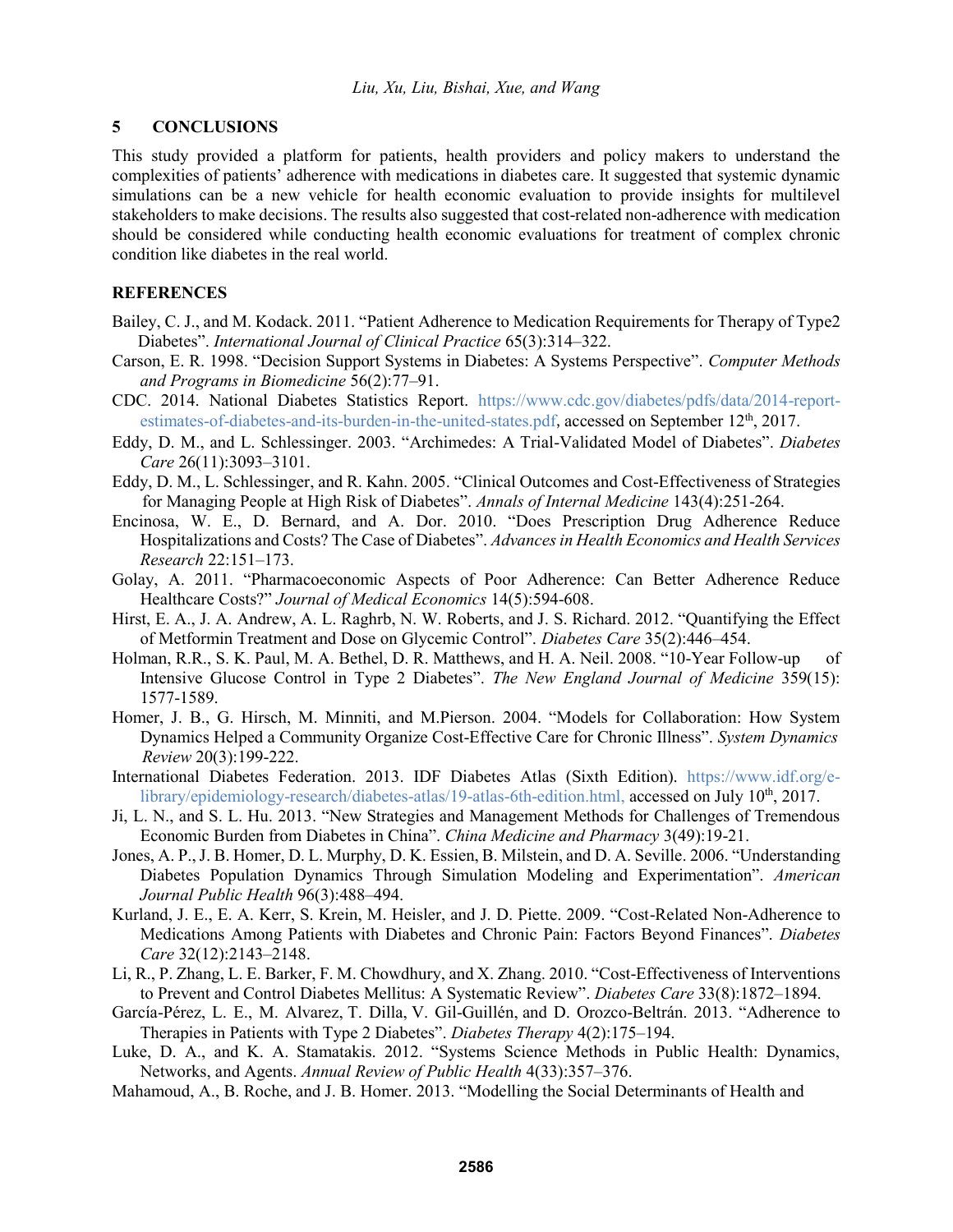Simulating Short-term and Long-term Intervention". *Social Science and Medicine* 93: 247-355.

- Milstein, B., J. B. Homer, and G. Hirsch. 2010. "Analyzing National Health Reform Strategies with a Dynamic Simulation Model. *American Journal of Public Health* 100(5):811–819.
- Primozic, S., R. Tavčar, M. Avbelj, M. Z. Dernovšek, and M. R. Oblak. 2012. "Specific Cognitive Abilities Are Associated with Diabetes Self-Management Behavior Among Patients with Type 2 Diabetes". *Diabetes Research and Clinical Practice* 95(1):48–54.
- Rozenfeld, Y., J. S. Hunt, C. Plauschinat, and K. S. Wong. 2008. "Oral Antidiabetic Medication Adherence an Glycemic Control in Managed Care". *American Journal of Managed Care* 14(2):71–75.
- Sterman, J. D. 2000. *Business Dynamics: Systems Thinking and Modeling for a Complex World*. Boston: Irwin McGraw-Hill.
- Tarride, J. E., R. B. Hopkins, G. J. Bowen, M. M. Bischof, K. C. Von, D. O'Reilly, F. Xie, and R. Goeree. 2010. "A Review of Methods Used in Long-Term Cost-Effectiveness Models of Diabetes Mellitus Treatment". *Pharmacoeconomics* 28(4):255-277.
- Tunceli, K., I. Kristy, C. Zhao, K. G. Brodovicz, and L. Radican. 2015. "Factors Associated with Adherence to Oral Antihyperglycemic Monotherapy in Patients with Type 2 Diabetes Mellitus in The United Kingdom". *Diabetes Research and Clinical Practice* 109(3):e27-e31.
- UK Prospective Diabetes Study (UKPDS) Group. 1998. "Intensive Blood Glucose Control with Sulphonylureas or Insulin Compared with Conventional Treatment and Risk of Complications in Patients with Type 2 Diabetes (UKPDS 33)". *Lancet* 352(9131):837-853.
- Wang, Y., J. Mi, X. Y. Shan, Q. J. Wang, and K. Y. Ge. 2007. "Is China Facing an Obesity Epidemic and the Consequences? The Trends in Obesity and Chronic Disease in China". *International Journal of Obesity (London)* 31(1):177-188.
- Wang, Y., H. Xue, and S. Liu. 2015. "Applications of Systems Science in Biomedical Research Regarding Obesity and Noncommunicable Chronic Diseases: Opportunities, Promise, and Challenges". *Advances in Nutrition* 6(1):88-95.
- Williams, J., W. N. Steers, S. L. Ettner, C. M. Mangione, and O. K. Duru. 2013. "Cost-Related Nonadherence by Medication Type Among Medicare Part D Beneficiaries with Diabetes". *Medical Care* 51(2):193-198.
- WHO. 2003. *World Health Organization: Adherence to Long Term Therapies. Evidence for Action*. Geneva: World Health Organization.
- Xu, Y., L. Wang, J. He, Y. Bi, M. Li, T. Wang, L. Wang, Y. Jiang, M. Dai, J. Lu, M. Xu, Y. Li, N. Hu, J. Li, S. Mi, C. S. Chen, G. Li, Y. Mu, J. Zhao, L. Kong, J. Chen, S. Lai, W. Wang, W. Zhang, and G. Ning. 2013. "Prevalence and Control of Diabetes in Chinese Adults". *JAMA* 310(9):948-959.
- Yang, W., J. Liu, Z. Shan, H. Tian, Z. Zhou, Q. Ji, J. Weng, W. Jia, J. Lu, J. Liu, Y. Xu, Z. Yang, and W. Chen. 2014. "Acarbose Compared with Metformin as Initial Therapy in Patients with Newly Diagnosed Type 2 Diabetes: An Open-Label, Non-Inferiority Randomized Trial. *The Lancet Diabetes and Endocrinology* 2(1):46-55.
- Yang, W. Y., J . Liu, J. Weng, W. Jia, L. Ji, J. Xiao, Z. Shan, J. Liu, H. Tian, Q. Ji, D. Zhu, J. Ge, L. Lin, X. Chen, X. Guo, Z. Zhao, Q. Li, Z. Zhou, G. Shan, and J. He. 2010. "Prevalence of Diabetes Among Men and Women in China. *The New England Journal of Medicine* 3(62):1090-1101.

#### **AUTHOR BIOGRAPHIES**

**SHIYONG LIU** is a Professor of the Research Institute of Economics and Management at Southwestern University of Finance and Economics, China. He got his Ph.D. in Industrial and Systems Engineering from Virginia Polytechnic Institute and State University, USA. His major interests are in the policy evaluation, modeling of enterprise management system, systems engineering, system of systems engineering, system dynamics, agent-based modeling, modeling and simulation of complex system, system design, fuzzy set theory and application, quality management, enterprise performance measurement. His e-mail address is shiyongliu2006@gmail.com.